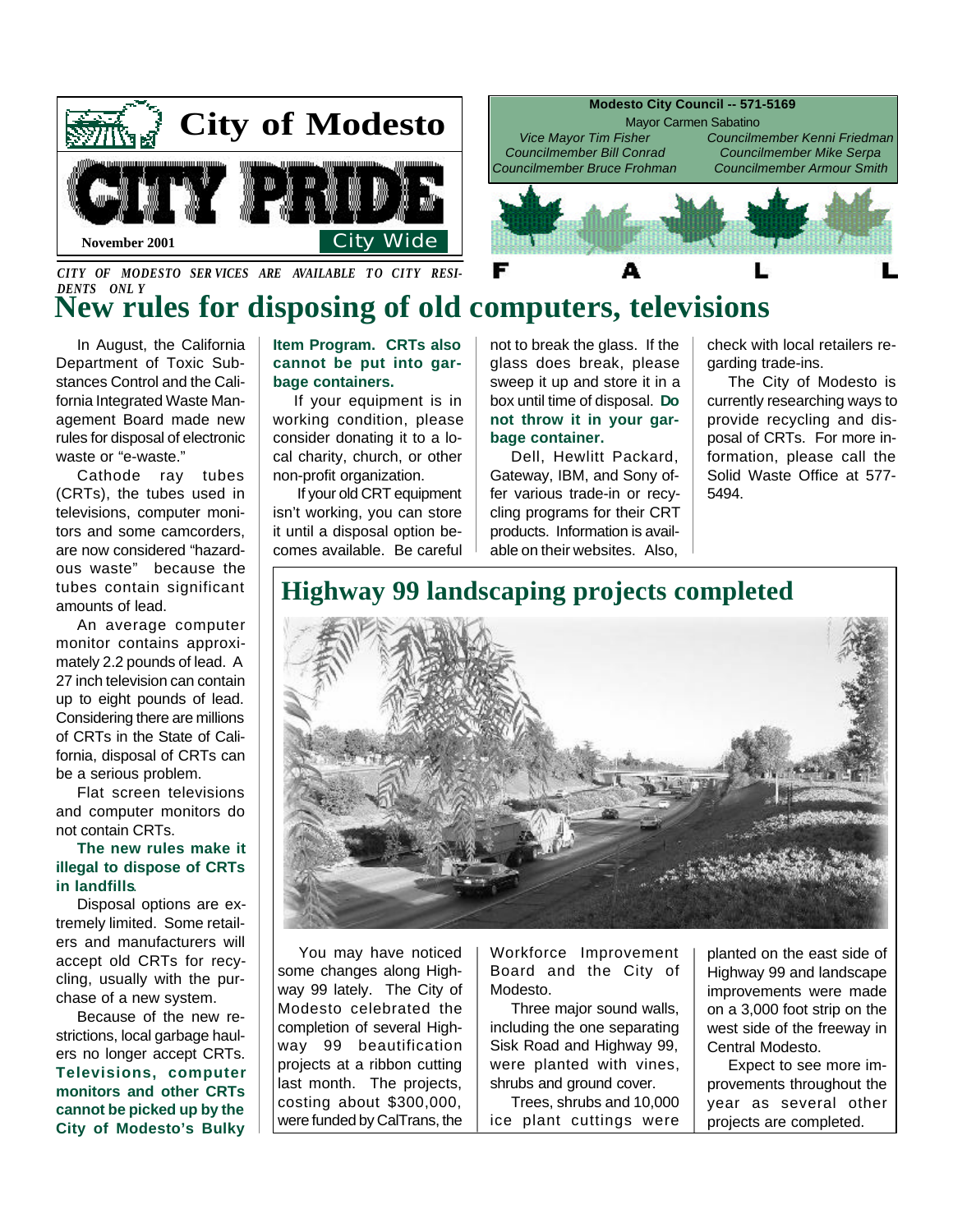

## **THROUGH THE EYES O F OUR STUDENT REPORTER**

## **Citizens help make Modesto's laws**

#### **David Paladini**

Once I was stopped downtown for riding my skateboard on the sidewalk over by the library. I didn't know it was against the law, but that started me wondering … How do you find out about what is a law? How would a person find out that something like skating downtown is illegal?

The City of Modesto has a collection of current regulations or laws that Modesto citizens have to follow. This collection is called the "municipal code" and is made up of ordinances adopted by the City Council. In the skateboarding case it is ordinance 234-C.S. I saw the municipal code book at the city clerk's office and it is pretty big. It has about a thousand pages of local legislation.

If you have any questions about Modesto's laws you can obtain a copy of that particular page from the city clerk's office or the public library. Many people have found it more convenient to look it up on the City of Modesto's website at www.modestogov.com.

So, how does a law become a law?

One way the city's lawcreating process can begin is with someone stating a concern at a city council meeting. The members of the city council talk about the matter and discuss it until they think they have worked out the kinks. This process can take anywhere from a few weeks to several months and may be referred to City staff or a council commitee for additional citizen input and a committee recommendation. The ordinance is then placed on a council agenda and this step is called an introduction of the ordinance.

At the end of the first meeting the council members vote on the issue. A week later the city council meets again and sees if anyone has

## Fast facts about the City Clerk

In the City Clerk's Office:

- Hundreds of books filled with ordinances and resolutions dating back as far as 1884 are housed.
- Records of every piece of Modesto legislation ever enacted are bound in large volumes.
- Four staff members help maintain council meeting schedules and actions

The City Clerk

- Is the "custodian of records" for the City of Modesto
- Keeps current records of all City Council actions(current minutes of Council meetings are available online).



any new information to add. **for Tots** This is the final adoption stage. If it is passed at this "second meeting" it has a 30 day waiting period and then it is "codified" and put into the municipal code book.

The mayor leads the city council meetings. There are also six council members, the city manager, the city attorney, and the city clerk at the meetings. City council meetings are open to the public, and include a specific time for "oral

### *You can view the city's muni code online at: www.modestogov.com*

communications." That is when anyone with a concern can share it.

You can also call the city clerk's office and ask to see if your concern or request really needs to go through the whole process. Sometimes an existing law has already covered the problem. Then the city clerk will tell you what city department you can contact. If it isn't possible to fix the problem over the phone then you can bring it up at a city council meeting.

The city's law process is made for the protection of citizens and with respect for citizens' property.

*David is our 13-year old reporter who provides us with a youth's perspective on issues facing the city.*

# **Area families celebrate Trees**

Trees for Tots 2001 was a great cooperative success and an exciting day for families, community leaders, the City of Modesto and the Greater Modesto Tree Foundation. Hundreds of parents, their babies, and siblings turned out for the extensive tree planting held earlier this month near El Vista Bridge.

The Foundation and the City of Modesto highlighted the importance of trees and the urban forest during the program. A breakfast served by Save Mart followed. Families took hayrides out to the planting site where over 1,000 trees were then planted as a part of each family's living history.

Howk Systems donated over \$20,000 worth of irrigation supplies to ensure that each tree will thrive for vears to come.

Trees for Tots is an annual Modesto event created by the Tree Foundation. Plans include completion of Valley Oak plantings along dry creek, and continuation of the Memorial Grove as a place of reflection for families whose babies were lost in each respective year.

Donations for reflection benches or the event may be sent to Greater Modesto Tree Foundation at P.O. Box 4014, Modesto, CA 95352-4014.

For more information, please call 342-4566.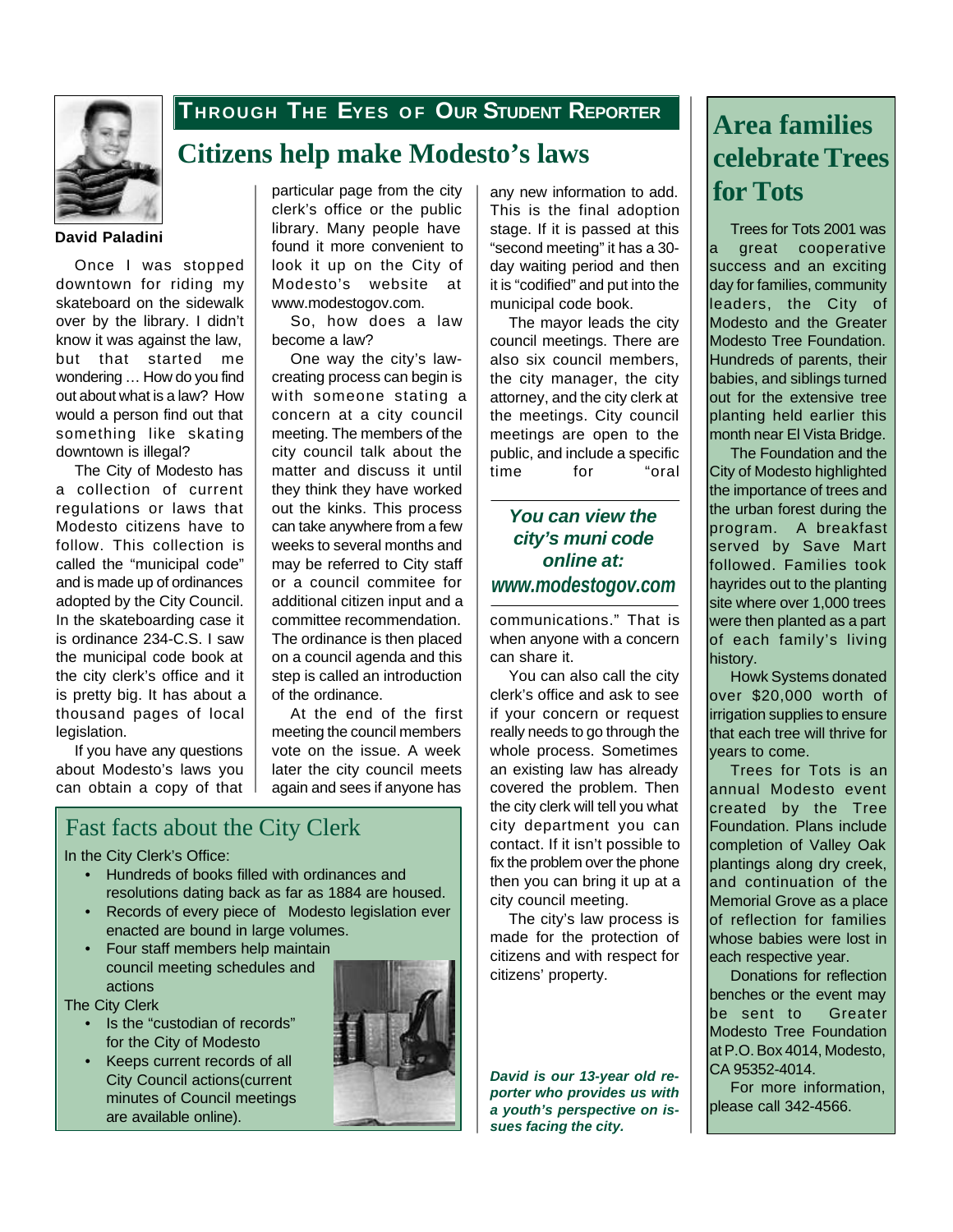# **Pruned refuse collection schedule for 2001-2002**

Following the guidelines on this page will ensure that your pruned refuse is collected when it should be. In addition, by following these guidelines you can help keep the pruned refuse "clean" so that it can be recycled for other uses. This service is available to City of Modesto residents only.

#### *What Will the Pruned Refuse Crews Collect?*

Crews collect large woody prunings, such as tree trimmings. Tree trimmings must be less than six feet in length and less than six inches in diameter. No single piece can weigh more than 50 pounds. Crews will not collect tires, concrete, stumps or grass clippings.

#### *When Does the City Collect My Pruned Refuse?*

City crews begin collection the first Monday of each month, except during the

month of December, but it takes them approximately three weeks to get through the entire city.

*It is critical that you do not put your pruned refuse out after the crews have already collected in your area. Shortly after the pruned refuse is collected, street sweepers clean your street. If new piles are in the street, the street sweeping will be less effective.*

#### *Where Should I Place Pruned Refuse for Collection?*

You should place your refuse in the alley. In areas where alleys do not exist, pruned refuse should be placed in the street in front of your property only. All piles should be compact. Please remember that refuse should not be placed near sewer cleanouts, manholes, fire hydrants, rockwells, or other utility fixtures.

You are encouraged to chop your pruned refuse into small pieces and place it in your yard waste recycling container.

**In the Alley**: Pruned refuse placed in the alley should extend no more than three feet into the alley and must be at least one foot from the fence.

**In the Street**: Pruned refuse should not extend more than four feet into the street, must be at least one foot from the face of the curb and not higher than four feet. If a curb does not exist, refuse must be one foot from the point of low drainage.

#### *What Should I Do With My Yard Waste?*

All yard waste (grass clippings, weeds, leaves, twigs, shrubbery, vines and ground cover) must be placed in your green yard waste container. When it is **not** leaf season, leaves should be placed in your green yard waste recycling container. For more information, call the Forestry Division at 342- 2249.

**Sweeping**: Your streets are scheduled to be swept twice a month. Normally we sweep your streets a day or two after green waste is picked up. Please note: If green waste was not placed out at the proper time of the month for pickup, sweepers will go around piles. This makes our sweeping less effective. After crews pickup green waste and leaves, please do not sweep debris left behind into piles and leave them on the street. The sweeper will sweep debris that remains. The sweeper will not sweep debris put in piles and left on the street. Please place your garbage containers back on your property as soon as they are emptied.